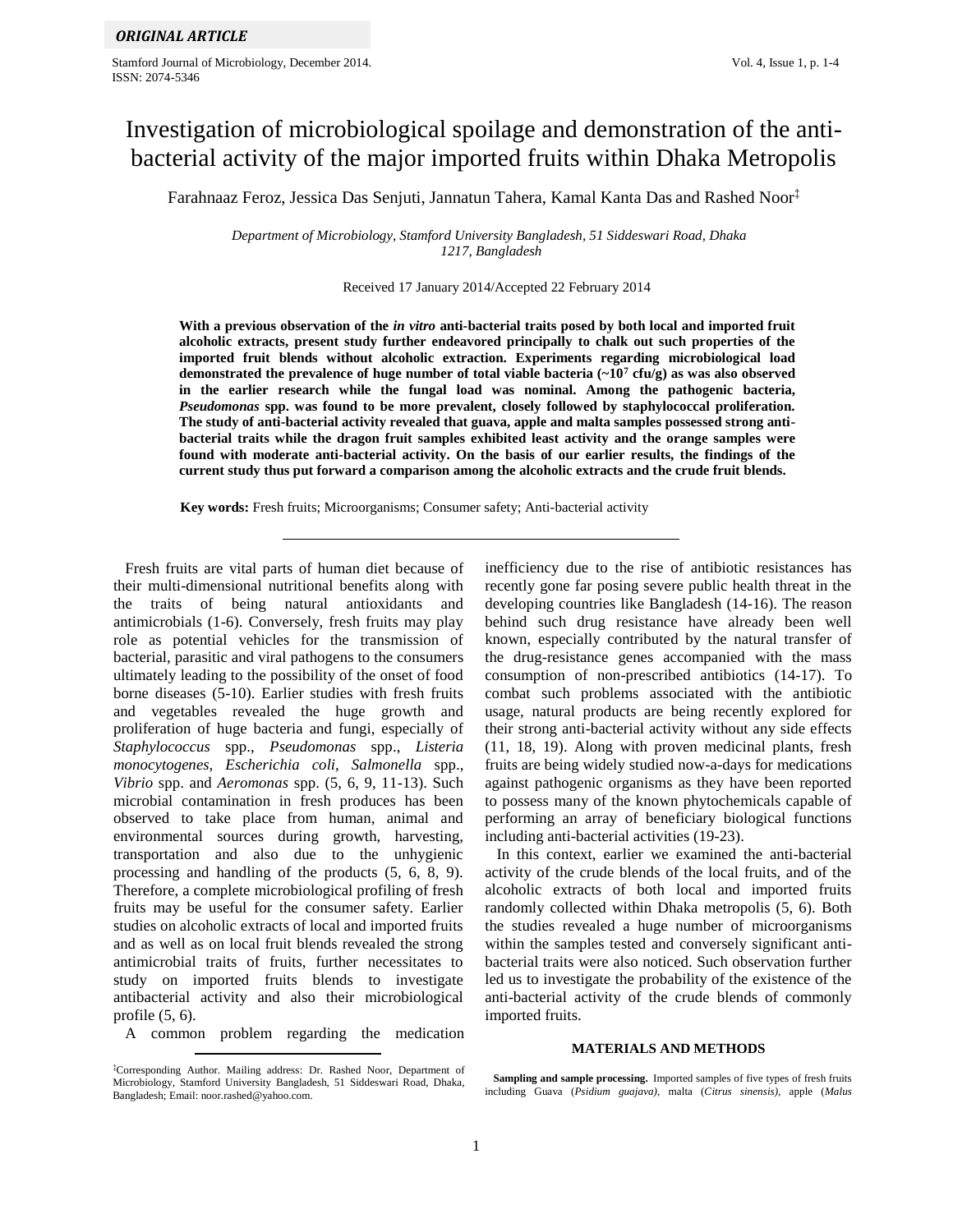*domestica)*, orange (*Citrus reticulate)* and dragon fruits (*Hylocereus polyrhizus*) were randomly collected from super shops within the city of Dhaka, Bangladesh (5, 6). Samples were collected early in the morning and transported quickly to the laboratory according to the standard method (5, 24). Microbiological analyses were carried out according to standard procedures as described earlier (5, 6, 8, 9, 25). Briefly 10 g of each fruit sample was homogenized with 90 ml normal saline and serial dilutions were prepared up to 10-6 .

 **Quantification of microorganisms.** For the enumeration of total viable bacteria (TVB) and fungi,  $0.1$  ml of each sample from the dilutions  $10^{-3}$  and  $10^{-5}$ was spread onto the nutrient agar (NA) and Sabouraud's dextrose agar (SDA) plates, respectively (5, 6). The NA plates were incubated at 37  $^{\circ}$ C for 24 hours and the SDA plates were incubated at 25  $^{\circ}$ C for 48 hours. For the estimation of specific bacterial pathogens,  $0.1$  ml from each of the  $10^{-3}$  and  $10^{-5}$  dilutions of all samples were spread onto the membrane fecal coliform (MFC) agar and MacConkey agar for the enumeration of total fecal coliform (TFC), and coliforms (i.e., *Escherichia coli* and *Klebsiella* spp.), followed by incubation at 44.5  $\degree$ C and 37  $\degree$ C for fecal coliform and coliforms, respectively for 24 hours. Likewise, *Staphylococcus* spp. was isolated by spreading 0.1 ml of the diluted samples onto the mannitol salt agar (MSA). The plates were incubated at 37  $^{\circ}C$ for 24 hours.

For the isolation and quantification of *Salmonella, Shigella*, and *vibrio* spp., the enrichment procedure was applied as described earlier (9). For this purpose, after completing homogenization, 1 ml of samples were transferred into 9 ml of selenite cysteine broth (SCB) and alkaline peptone water (APW) for the enrichment of *Salmonella, Shigella*, and *vibrio* spp., consecutively and incubated at 37  $\degree$ C for 4-6 hours (9). An aliquot of 0.1 ml of each of the sample from  $10^{-3}$  and  $10^{-5}$  dilutions were spread onto Salmonella-Shigella (SS) agar and thiosulfate citrate bile salt sucrose (TCBS) agar for the isolation of *Salmonella* spp*. and Shigella* spp., *and Vibrio* spp., consecutively. Followed by incubation at 37  $\degree$ C, the appearance of typical colonies (if any) was noticed within for 24-48 hours. Finally, a series of biochemical tests were conducted to confirm the identity of all the isolates as described previously (8, 9, 25).

 **Determination of anti-bacterial activity.** Determination of anti-bacterial activity was performed by using the agar well diffusion method as previously described (5, 6, 12, 26). Culture suspensions of 9 laboratory bacterial strains (*Bacillus* spp., *Pseudomonas* spp., *Vibrio* spp., *Escherichia coli, Klebsiella*  spp., *Staphylococcus* spp., *Listeria* spp., *Salmonella* spp., and *Aeromonas* spp.) were prepared in normal saline equivalent with the turbidity of the McFarland standard. Each of the test bacterial lawn was made by separately spreading evenly over the separate Muller-Hinton agar (MHA). Wells with volumes of 8  $mm<sup>3</sup>$  were made through the MHA (5, 6). Each of the crashed fruit blends (100) µl) was added to the wells along with the disc of gentamicin 10 µg as the positive control and an aliquot of 100 µl normal saline was used as the negative control (11). After drying the plates were then incubated at 37 °C for 12-18 hours. Presence of clear zone (if any) around the samples was analytical for the existence of the anti-bacterial traits of the samples studied.

# **RESULTS AND DISCUSSION**

 **Prevalence of microorganisms in the tested samples.**  Microbiological contamination of fresh produces is well known with its impact on the onset of food borne illness associated with morbidity and mortality (3, 5, 6, 8, 9, 11, 27-29). In cohort to the previous findings, in the current investigation, almost all fruit samples examined were found to be contaminated with colossal number of bacteria and a comparatively moderate load of fungi, mostly observed in the skin portions (Table 1). A massive bacterial load of  $\sim 10^7$  cfu/g was observed along the skin portions of dragon fruit samples, guava and apple samples, while the flesh portion harbored relatively lower number of microorganisms (Table 1). The skin and flesh portions of both orange and malta samples were found to be contaminated with the bacterial load of  $10^5$  cfu/g and  $10^7$ cfu/g, respectively. Among the tested samples only the core portions of orange and dragon fruit were free form fungal spoilage; whereas in other samples a nominal proliferation was noticed  $({\sim}10^2 \text{ cfu/g})$ . Among the bacterial pathogens, *Pseudomonas* spp. was mostly found to adapt in skin and flesh portions of all fruit samples; whereas *Shigella* spp. was completely absent (Table 1). Proliferation of *Pseudomonas* spp. was more prevalent in skin portions  $({\sim}10^3 \text{ cfu/g})$ , while the bacterial bio-burden in the flesh portions was recorded to be around  $10^2$  cfu/g. Besides *Pseudomonas* spp., the staphylococcal load was scored to be in the rage of  $10^2$ - $10^3$  cfu/g and the load of *Escherichia coli* was marked up to 10<sup>2</sup> cfu/g. *Klebsiella* 

TABLE 1. Microbial load in the imported fruit samples

|                 |           | Microbial colony counts (cfu/g) |                     |                     |                     |                    |                |                        |                     |                     |                   |                  |
|-----------------|-----------|---------------------------------|---------------------|---------------------|---------------------|--------------------|----------------|------------------------|---------------------|---------------------|-------------------|------------------|
| Sample          | Fractions | <b>TVB</b>                      | Fungi               | Escherichia coli    | Klebsiella spp.     | spp.<br>Salmonella | Shigella spp.  | Staphylococcus<br>spp. | Pseudomonas<br>spp. | Listeria spp.       | Vibrio spp.       | Fecal coliform   |
| Guava           | Skin      | $3.9 \times 10^{7}$             | $2.1 \times 10^2$   | $1.8 \times 10^{2}$ | $5.0 \times 10^{2}$ | $2\times10^2$      | $\overline{0}$ | $1.1 \times 10^3$      | $1.5 \times 10^{3}$ | $5.5 \times 10^{1}$ | $1\times101$      | $2\times101$     |
|                 | Core      | $1.2 \times 10^{5}$             | $1.0\times10^{2}$   | $5.0\times10^{2}$   | $\overline{0}$      | $\Omega$           | $\mathbf{0}$   | $\overline{0}$         | $2\times10^2$       | $4\times10^2$       | $\theta$          | $\mathbf{0}$     |
| Apple           | Skin      | $2.3 \times 10^{7}$             | $2.0\times10^{2}$   | $4.0\times10^{2}$   | $2.0\times10^{2}$   | $4.0\times10^{1}$  | $\Omega$       | $9.0\times10^{2}$      | $8.0\times10^{2}$   | $\mathbf{0}$        | $9.0\times10^{1}$ | $\overline{0}$   |
|                 | Core      | $2.0 \times 10^{5}$             | $1.5\times10^{2}$   | $\boldsymbol{0}$    | $\theta$            | $\mathbf{0}$       | $\Omega$       | $5.2 \times 10^{2}$    | $1.5 \times 10^3$   | $\mathbf{0}$        | $\overline{0}$    | $\boldsymbol{0}$ |
| Orange          | Skin      | $3.4 \times 10^{6}$             | $2.3 \times 10^{2}$ | $\boldsymbol{0}$    | $\mathbf{0}$        | $\mathbf{0}$       | $\overline{0}$ | $4.1 \times 10^{2}$    | $3.8 \times 10^{3}$ | $\mathbf{0}$        | $\overline{0}$    | $\boldsymbol{0}$ |
|                 | Core      | $1.1 \times 10^{5}$             | $\overline{0}$      | $\boldsymbol{0}$    | $\mathbf{0}$        | $\overline{0}$     | $\overline{0}$ | $4.0\times10^{2}$      | $9.0\times10^{3}$   | $7.0\times10^{2}$   | $\overline{0}$    | $\boldsymbol{0}$ |
| Malta           | Skin      | $3.8 \times 10^{6}$             | $2.9\times10^{2}$   | $9.0\times10^{2}$   | $\overline{0}$      | $\overline{0}$     | $\overline{0}$ | $2.8 \times 10^{2}$    | $3.3 \times 10^{2}$ | $\overline{0}$      | $\overline{0}$    | $\boldsymbol{0}$ |
|                 | Core      | $2.5 \times 10^{5}$             | $9.0 \times 10^{2}$ | $1.0 \times 10^{1}$ | $\mathbf{0}$        | $\mathbf{0}$       | $\mathbf{0}$   | $\mathbf{0}$           | $7.5 \times 10^{2}$ | $1.8\times10^{2}$   | $\overline{0}$    | $\boldsymbol{0}$ |
| Dragon<br>fruit | Skin      | $5.6 \times 10^{7}$             | $3.6 \times 10^{2}$ | $\mathbf{0}$        | $\mathbf{0}$        | $\Omega$           | $\overline{0}$ | $4.2 \times 10^3$      | $3.5 \times 10^{3}$ | $\mathbf{0}$        | $\overline{0}$    | $\mathbf{0}$     |
|                 | Core      | $2.8 \times 10^{4}$             | $\overline{0}$      | $1.2 \times 10^{1}$ | $\mathbf{0}$        | $\overline{0}$     | $\mathbf{0}$   | $\boldsymbol{0}$       | $1.8 \times 10^3$   | $\mathbf{0}$        | $\overline{0}$    | $\boldsymbol{0}$ |

 TVB = Total viable bacteria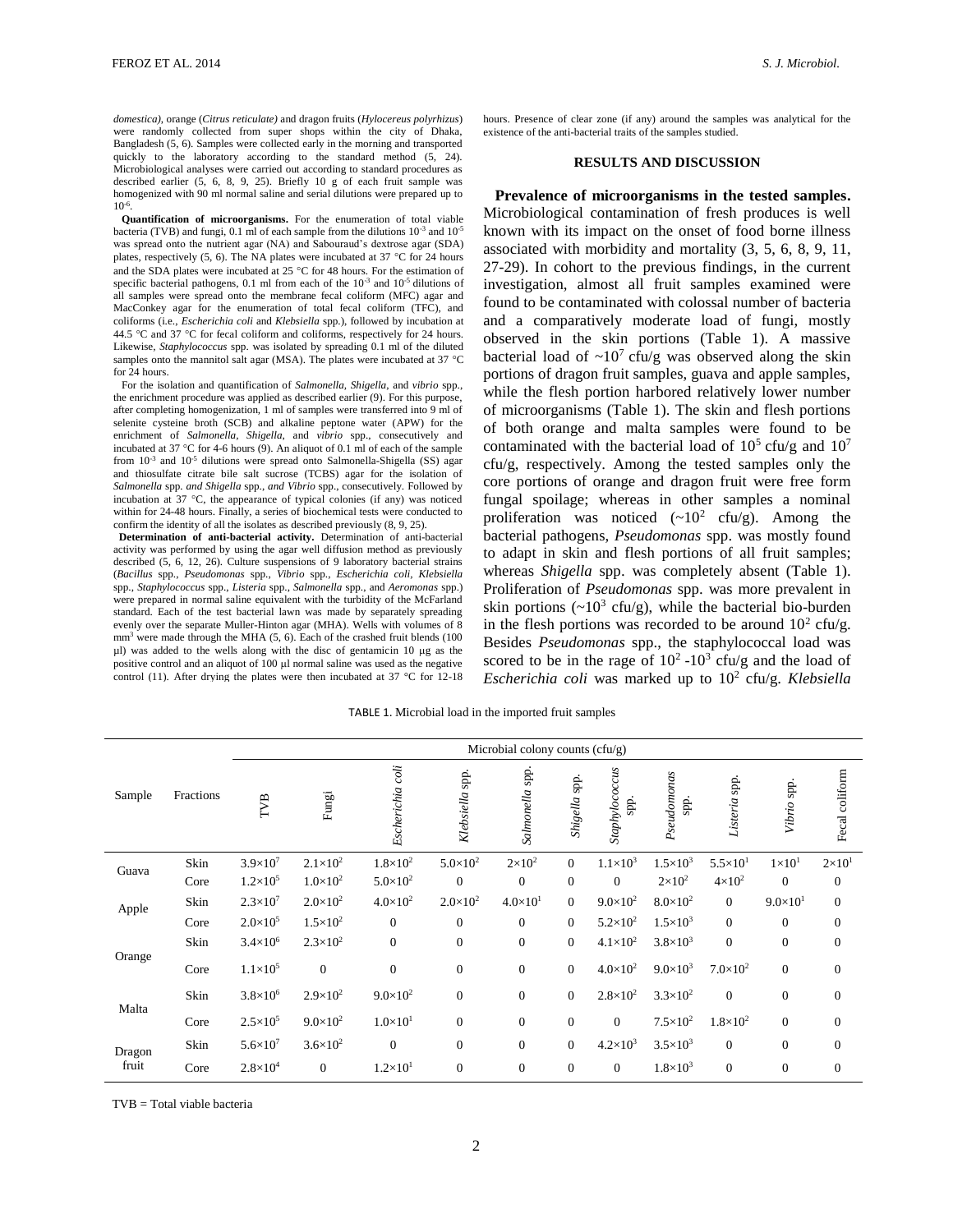Spp., *Salmonella* Spp. and *Vibrio* spp. was found only in the skin of guava and apple samples  $({\sim}10^2 \text{ cfu/g}).$ Fecal coliforms were noticed only in skin of guava samples.

 Overall, the proliferation of microorganisms was noticed to be the highest in the guava samples followed by apple samples while dragon fruit samples were found with the least bacterial load, and the orange and malta samples were found to be contaminated to a moderate extent compared to those in the guava and apple samples. The contamination might take place at one or more stages of production to consumer chain and might be due to lack of the standard post-harvest decontamination procedures (3, 5, 6, 8, 9).

 **Anti-bacterial activity of fruit blends against microorganisms.** As stated earlier, our previous studies unraveled the fact of strong anti-bacterial activities of the alcoholic extracts of local and imported fruits (5, 6). As a continuation of our earlier research, further antibacterial activity of the local fruit blends, without treating with methanol or ethanol, was observed that might facilitate the projection on such activities of the crude and consumable fruit blends. In the present study, guava, apple and malta samples were observed to possess stronger anti-bacterial traits than those of others (Table 2). In case of guava sample, skin portions showed the activity against 7 bacterial strains with zone of inhibition in the range of 7-12.4 mm; while the core/ flesh portions were found to be moderately active against *Pseudomonas* spp., *Vibrio* spp. and *Salmonella*  spp. Although the skin portions of apple samples were noticed to exhibit the anti-bacterial activity against 5 test organisms, and the highest activity was scored against *Vibrio* spp. with an inhibition zone size of 23.85 mm; the flesh portions were found to elicit the activity

only against 3 test microorganisms. Neither skin nor the flesh portions of guava samples showed the anti-bacterial activity against *E. coli* and *Aeromonas* spp.

 The core/ flesh portions of the malta samples studied were found to exhibit the activity against 6 test organisms with the zone size in the range of 8-12 mm; however, the skin portions were found to exert activity only against *Pseudomonas* spp. and *Staphylococcs* spp. Both skin and flesh portions of the orange samples showed moderate or even low antibacterial activity against 3 and 4 test organisms, respectively and neither skin nor the flesh portions were noticed to show any activity against *Bacillus*  spp. and *Listeria* spp. The lowest anti-bacterial activity was exhibited by the skin portions of dragon fruit samples, which was against *Staphylococcs* spp. (with the zone of inhibition of 10.20 mm), whereas the flesh portions showed activity against *Bacillus* spp. *Vibrio* spp. (Table 2).

 In agreement with the previous studies, our current investigation revealed that *Pseudomonas* spp. was the most susceptible bacterial strain towards the activity posed by the fruit blends (2, 6, 21). The susceptibility of the test bacteria could be ordered as following: *Pseudomonas* spp. against 7 fruit blends ( both skin and core of guava, apple and malta, and only skin of orange); *Vibrio* (both skin and core of guava and orange, only skin of apple, and only core of dragon fruit) and *Staphylococcs* spp. (both skin and core of malta, only skin of guava, orange and dragon fruit, and only core of apple) against 6 fruit blends each; *Bacillus* (only skin of guava and apple, and only core of malta and dragon fruit) and *Listeria* spp. (both skin and core of apple, only skin of guava, and only core of malta) against 4 fruit blends each; *Escherichia coli* (only skin of guava and only core of orange and malta)*, Salmonella*  spp. (only skin of apple and only core of guava and

|              | Fractions | Zone of inhibition ( $mm/10\mu$ ) against test organisms |                            |              |                     |                |                               |               |                    |                   |  |
|--------------|-----------|----------------------------------------------------------|----------------------------|--------------|---------------------|----------------|-------------------------------|---------------|--------------------|-------------------|--|
| Sample       |           | Bacillus spp.                                            | Pseudomonas<br><b>Spp.</b> | Vibrio spp.  | Escherichia<br>coli | Klebsiella spp | Staphylococcus<br><b>Spp.</b> | Listeria spp. | spp.<br>Salmonella | Aeromonas<br>spp. |  |
| Guava        | Skin      | 11                                                       | 12.4                       | 10.2         | 9.7                 | $\mathbf{0}$   | 10                            | 7.0           | $\theta$           | 9.5               |  |
|              | Core      | $\Omega$                                                 | 9.7                        | 10.8         | $\Omega$            | $\Omega$       | $\theta$                      | $\Omega$      | 8.5                | $\mathbf{0}$      |  |
| Apple        | Skin      | 10                                                       | 12.4                       | 23.9         | $\theta$            | $\mathbf{0}$   | $\theta$                      | 8             | 10                 | $\overline{0}$    |  |
|              | Core      | $\Omega$                                                 | 11.9                       | $\theta$     | $\Omega$            | $\Omega$       | 9                             | 8.7           | $\theta$           | $\Omega$          |  |
| Orange       | Skin      | $\mathbf{0}$                                             | 9.5                        | 12           | $\Omega$            | $\mathbf{0}$   | 7.3                           | $\Omega$      | $\Omega$           | $\Omega$          |  |
|              | Core      | $\Omega$                                                 | $\overline{0}$             | 11           | 8.4                 | $\Omega$       | $\theta$                      | $\Omega$      | 9.8                | 13                |  |
| Malta        | Skin      | $\Omega$                                                 | 10.4                       | $\theta$     | $\Omega$            | $\mathbf{0}$   | 11                            | $\Omega$      | $\theta$           | $\overline{0}$    |  |
|              | Core      | 10.8                                                     | 8.9                        | $\mathbf{0}$ | 9.2                 | $\mathbf{0}$   | 12.1                          | 10            | $\theta$           | 11                |  |
| Dragon fruit | Skin      | $\Omega$                                                 | $\overline{0}$             | $\theta$     | $\Omega$            | $\mathbf{0}$   | 10.2                          | $\Omega$      | $\Omega$           | $\Omega$          |  |
|              | Core      | $\overline{7}$                                           | $\overline{0}$             | 9.6          | $\theta$            | $\mathbf{0}$   | $\theta$                      | $\mathbf{0}$  | $\mathbf{0}$       | 0                 |  |

TABLE 2. Anti-bacterial activity of the imported fruit blends

3